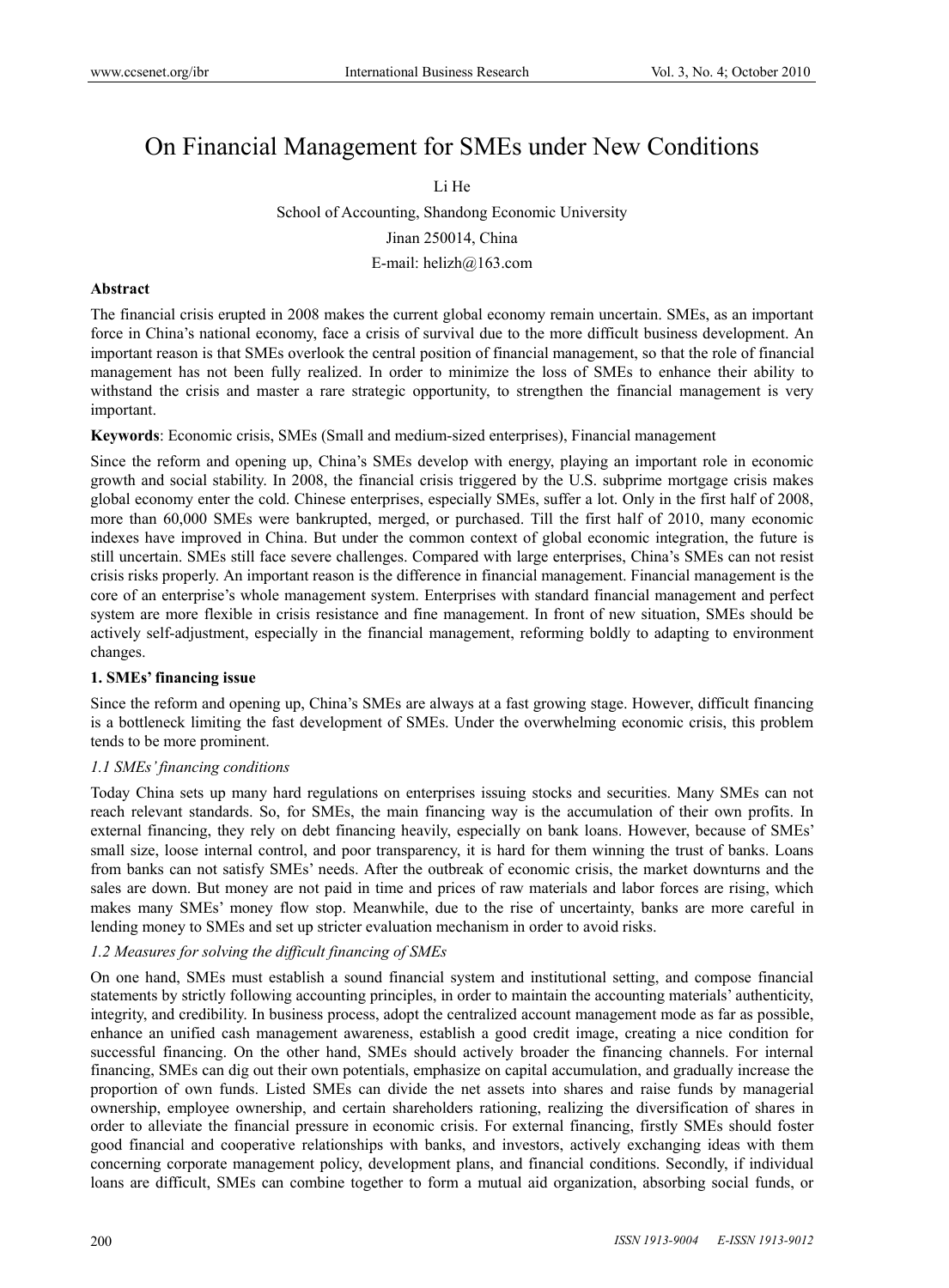organize to form a joint guarantor, member enterprises taking joint liabilities, reducing banks' risks. Finally, under the influences of present economic risks, SMEs can solve the financing issues and step out of the haze of economic crisis by non-traditional financing ways, such as financial leasing, bank discount, and pawn.

#### **2. Problems in SMEs investment**

In order to sustain production or win development, SMEs may face many investment opportunities in business management. They must make right decisions.

# *2.1 Present conditions of SMEs investment*

In China, SMEs do not form a perfect management mechanism and the investment decision-making is mostly in the hands of business owners, which makes the investment process lack of internal restrains. The market research is not deep. Then, SMEs can not exactly grasp the market needs. Under the impact of financial crisis, two different investment trends appear in SMEs. For the first trend, affected by the crisis, facing an unoptimistic situation, enterprises are forced to cut or suspend production, reducing investments substantially, or even bankruptcy, to avoid risks. For the second trend, affected by the crisis, under the condition of few competitors and more state policy support, enterprises speed up technological innovation, equipment update, and new production development, increasing more investments. However, some enterprises blindly follow the trend, not make necessary investment feasibility analysis, which causes low rate of investment return. The investment does not achieve the expected result.

# *2.2 Measures for solving the difficult financing of SMEs*

Firstly, SMEs should carefully choose the investment strategy, focusing on inward investment. Facing the economic crisis, Chinese government takes these measures: stabilizing, recovering, and increasing exports, encouraging consumption, and expanding domestic needs. In early 2010, China advances the policy for transforming business mode, and adjusting economic structure. Therefore, SMEs should focus on benefiting production exports and expanding domestic needs. Facing market needs, SEMs must make market analysis. On one hand, strengthen the investment project's feasibility research and demonstration and optimize the investment program. On the other hand, strengthen the investment project's evaluation and review and strive to improve the investment return. Enterprises should adjust product structure and perform integration based on market demand, get rid of business without efficiency and competitiveness, maintain and improve the core business, and highlight the core competitiveness.

Secondly, SMEs should set up rules for the choice of investment, the applied research, the evaluation of products and decision-making, and the execution of investment, and carry them out strictly. Establish a system for investment plans' composition, approval, and financial analysis, standardizing investment process. Summarize successful experiences for project investment. Implement the investment supervision, and enhance the project control and management in practice. Meanwhile, be aware of every stage of the investment project. Pay attention to the progress of each project. Make adjustment in time. Guarantee a precise state of the project from design to implementation.

#### **3. Other financial management issues for SMEs**

Considering present critical situation, SMEs have to address several important issues to comprehensively strengthen the financial management level and improve the ability to defuse the crisis.

#### *3.1 The financial management mode*

Modern enterprise is based on the separation of ownership. However, most SMEs are private. The typical management mode is still the high unity of ownership and management. This mode is bound to bring more negative business impacts on enterprises' financial management. For example, the phenomena of enterprise owners' centralized and family management are serious. Managers are short of business decision-making right. The recognition and application of modern financial management ideas and methods are insufficient. The management ideas are out of date. All these factors make the financial management lost its rightful place and role in business management.

Under the background of financial crisis, in order to change the unfavorable situation, SMEs need to abandon the family management mode, improve the overall quality of management, fully dig out financial talents, actively absorb and employ excellent talents. Establish a decision-making body composing of experts, technologists, managers, and employee representatives, and make the decision- making objective, scientific, and feasible. Reduce errors as far as possible, and improve the efficiency constantly.

#### *3.2 Cost control*

In cost control, SMEs are in the subsequent accounting period. Policies for fixed standards and information